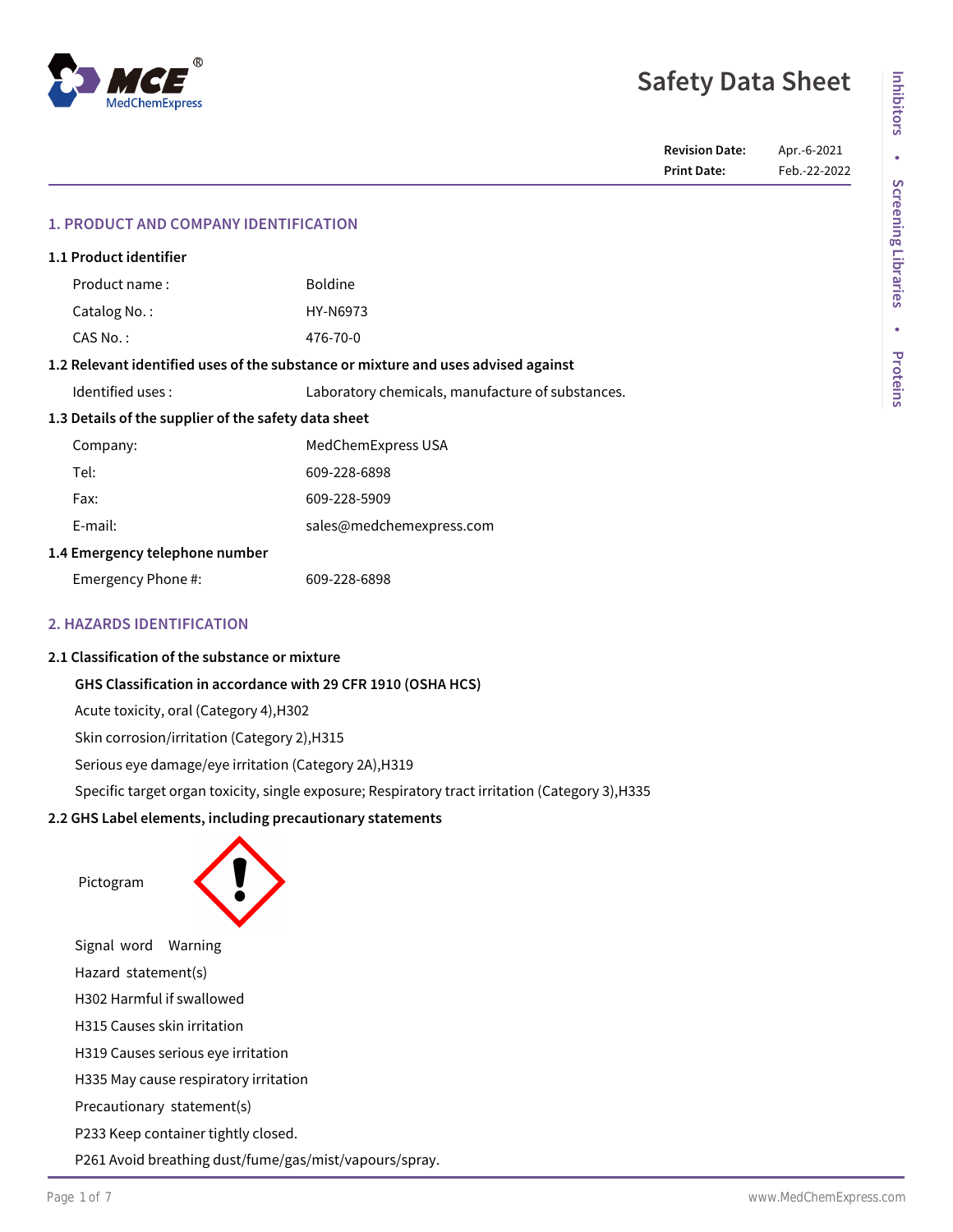P264 Wash hands thoroughly after handling

P270 Do not eat, drink or smoke when using this product.

P271 Use only outdoors or in a well-ventilated area.

P280 Wear protective gloves/protective clothing/eye protection/face protection.

P301+P312 IF SWALLOWED: Call a POISON CENTER or doctor/physician if you feel unwell.

P302+P352 IF ON SKIN: Wash with plenty of soap and water.

P304+P340 IF INHALED: Remove victim to fresh air and keep at rest in a position comfortable for breathing.

P305+P351+P338 IF IN EYES: Rinse cautiously with water for several minutes. Remove contact lenses, if present and easy to do. Continue rinsing.

P312 Call a POISON CENTER or doctor/physician if you feel unwell.

P313 Get medical advice/attention.

P330 Rinse mouth.

P332+P313 If skin irritation occurs: Get medical advice/attention.

P337+P313 If eye irritation persists: Get medical advice/attention.

P362 Take off contaminated clothing and wash before reuse.

P403+P233 Store in a well-ventilated place. Keep container tightly closed.

P405 Store locked up.

P501 Dispose of contents/container to in accordance with local regulation.

## **2.3 Other hazards**

None.

# **3. COMPOSITION/INFORMATION ON INGREDIENTS**

## **3.1 Substances**

| Formula:          | $C_{19}H_{21}NO_4$ |
|-------------------|--------------------|
| Molecular Weight: | 327.37             |
| CAS No. :         | 476-70-0           |

## **4. FIRST AID MEASURES**

## **4.1 Description of first aid measures**

## **Eye contact**

Remove any contact lenses, locate eye-wash station, and flush eyes immediately with large amounts of water. Separate eyelids with fingers to ensure adequate flushing. Promptly call a physician.

## **Skin contact**

Rinse skin thoroughly with large amounts of water. Remove contaminated clothing and shoes and call a physician.

## **Inhalation**

Immediately relocate self or casualty to fresh air. If breathing is difficult, give cardiopulmonary resuscitation (CPR). Avoid mouthto-mouth resuscitation.

## **Ingestion**

Wash out mouth with water; Do NOT induce vomiting; call a physician.

## **4.2 Most important symptoms and effects, both acute and delayed**

The most important known symptoms and effects are described in the labelling (see section 2.2).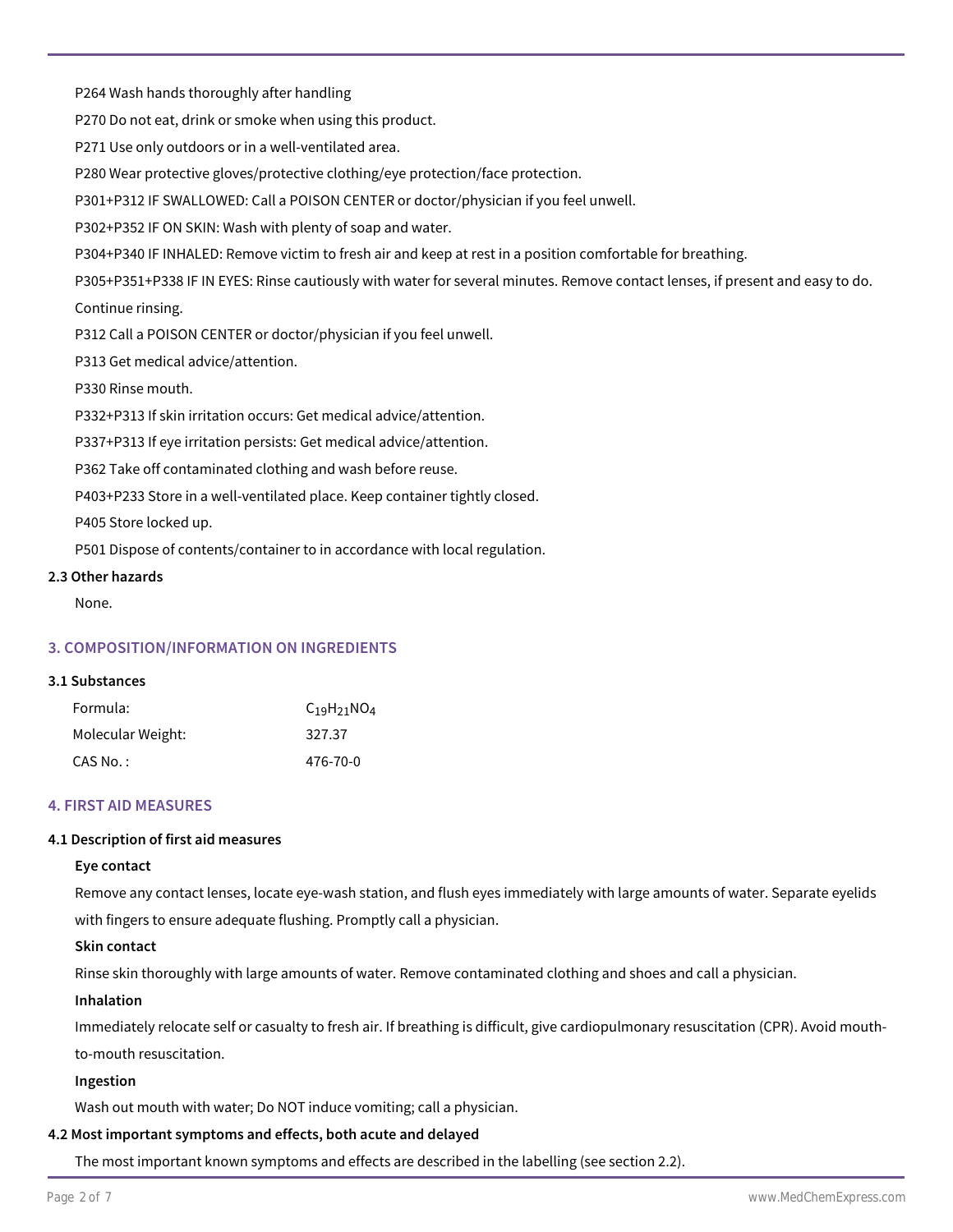## **4.3 Indication of any immediate medical attention and special treatment needed**

Treat symptomatically.

## **5. FIRE FIGHTING MEASURES**

# **5.1 Extinguishing media**

## **Suitable extinguishing media**

Use water spray, dry chemical, foam, and carbon dioxide fire extinguisher.

## **5.2 Special hazards arising from the substance or mixture**

During combustion, may emit irritant fumes.

#### **5.3 Advice for firefighters**

Wear self-contained breathing apparatus and protective clothing.

# **6. ACCIDENTAL RELEASE MEASURES**

## **6.1 Personal precautions, protective equipment and emergency procedures**

Use full personal protective equipment. Avoid breathing vapors, mist, dust or gas. Ensure adequate ventilation. Evacuate personnel to safe areas.

Refer to protective measures listed in sections 8.

#### **6.2 Environmental precautions**

Try to prevent further leakage or spillage. Keep the product away from drains or water courses.

## **6.3 Methods and materials for containment and cleaning up**

Absorb solutions with finely-powdered liquid-binding material (diatomite, universal binders); Decontaminate surfaces and equipment by scrubbing with alcohol; Dispose of contaminated material according to Section 13.

## **7. HANDLING AND STORAGE**

## **7.1 Precautions for safe handling**

Avoid inhalation, contact with eyes and skin. Avoid dust and aerosol formation. Use only in areas with appropriate exhaust ventilation.

## **7.2 Conditions for safe storage, including any incompatibilities**

Keep container tightly sealed in cool, well-ventilated area. Keep away from direct sunlight and sources of ignition.

| Recommended storage temperature:                   | Powder     | $-20^{\circ}$ C 3 years |
|----------------------------------------------------|------------|-------------------------|
|                                                    |            | $4^{\circ}$ C 2 years   |
|                                                    | In solvent | -80°C 6 months          |
|                                                    |            | $-20^{\circ}$ C 1 month |
| Shipping at room temperature if less than 2 weeks. |            |                         |

#### **7.3 Specific end use(s)**

No data available.

## **8. EXPOSURE CONTROLS/PERSONAL PROTECTION**

## **8.1 Control parameters**

## **Components with workplace control parameters**

This product contains no substances with occupational exposure limit values.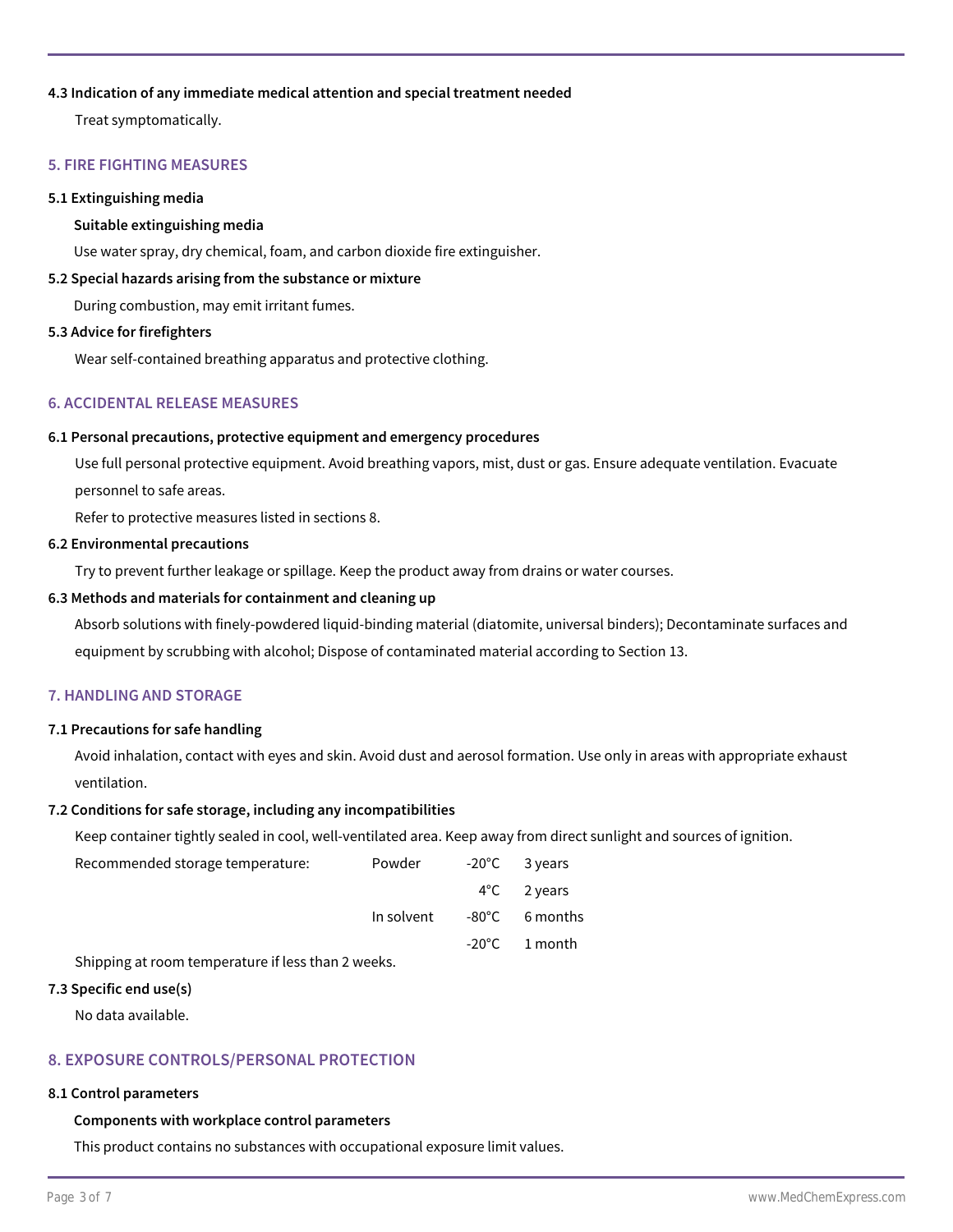#### **8.2 Exposure controls**

**Engineering controls**

Ensure adequate ventilation. Provide accessible safety shower and eye wash station.

# **Personal protective equipment**

| Eye protection                  | Safety goggles with side-shields.                                   |
|---------------------------------|---------------------------------------------------------------------|
| Hand protection                 | Protective gloves.                                                  |
| Skin and body protection        | Impervious clothing.                                                |
| <b>Respiratory protection</b>   | Suitable respirator.                                                |
| Environmental exposure controls | Keep the product away from drains, water courses or the soil. Clean |
|                                 | spillages in a safe way as soon as possible.                        |

# **9. PHYSICAL AND CHEMICAL PROPERTIES**

**9.1 Information on basic physical and chemical properties**

| Appearance                                   | Solid             |
|----------------------------------------------|-------------------|
| Odor                                         | No data available |
| Odor threshold                               | No data available |
| рH                                           | No data available |
| Melting/freezing point                       | No data available |
| Boiling point/range                          | No data available |
| <b>Flash point</b>                           | No data available |
| <b>Evaporation rate</b>                      | No data available |
| Flammability (solid, gas)                    | No data available |
| Upper/lower flammability or explosive limits | No data available |
| Vapor pressure                               | No data available |
| Vapor density                                | No data available |
| <b>Relative density</b>                      | No data available |
| <b>Water Solubility</b>                      | No data available |
| <b>Partition coefficient</b>                 | No data available |
| Auto-ignition temperature                    | No data available |
| <b>Decomposition temperature</b>             | No data available |
| <b>Viscosity</b>                             | No data available |
| <b>Explosive properties</b>                  | No data available |
| Oxidizing properties                         | No data available |
| 9.2 Other safety information                 |                   |

No data available.

# **10. STABILITY AND REACTIVITY**

# **10.1 Reactivity**

No data available.

## **10.2 Chemical stability**

Stable under recommended storage conditions.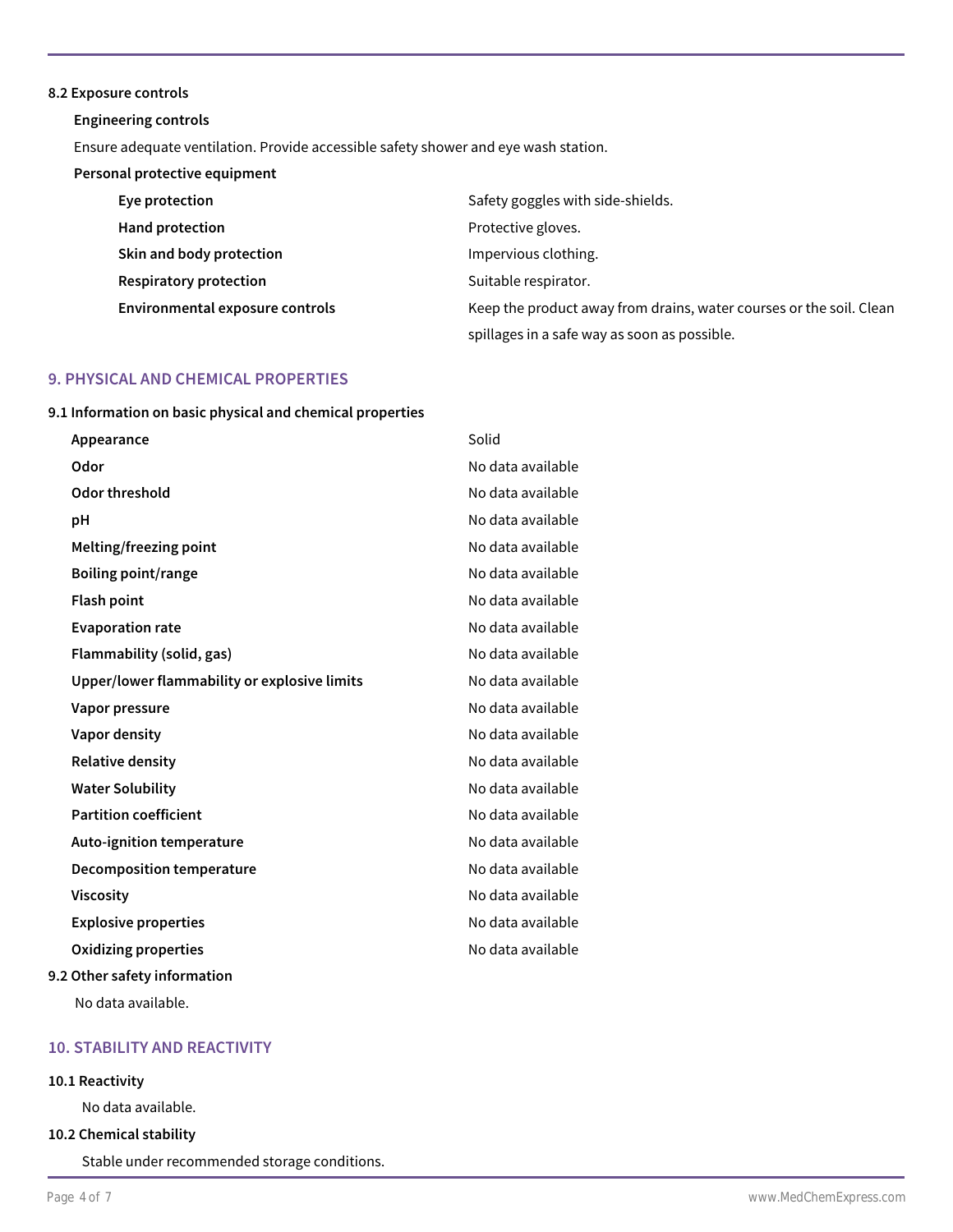## **10.3 Possibility of hazardous reactions**

No data available.

# **10.4 Conditions to avoid**

No data available.

## **10.5 Incompatible materials**

Strong acids/alkalis, strong oxidising/reducing agents.

#### **10.6 Hazardous decomposition products**

Under fire conditions, may decompose and emit toxic fumes. Other decomposition products - no data available.

# **11.TOXICOLOGICAL INFORMATION**

## **11.1 Information on toxicological effects**

## **Acute toxicity**

Classified based on available data. For more details, see section 2

#### **Skin corrosion/irritation**

Classified based on available data. For more details, see section 2

#### **Serious eye damage/irritation**

Classified based on available data. For more details, see section 2

## **Respiratory or skin sensitization**

Classified based on available data. For more details, see section 2

## **Germ cell mutagenicity**

Classified based on available data. For more details, see section 2

## **Carcinogenicity**

IARC: No component of this product present at a level equal to or greater than 0.1% is identified as probable, possible or confirmed human carcinogen by IARC.

ACGIH: No component of this product present at a level equal to or greater than 0.1% is identified as a potential or confirmed carcinogen by ACGIH.

NTP: No component of this product present at a level equal to or greater than 0.1% is identified as a anticipated or confirmed carcinogen by NTP.

OSHA: No component of this product present at a level equal to or greater than 0.1% is identified as a potential or confirmed carcinogen by OSHA.

## **Reproductive toxicity**

Classified based on available data. For more details, see section 2

## **Specific target organ toxicity - single exposure**

Classified based on available data. For more details, see section 2

## **Specific target organ toxicity - repeated exposure**

Classified based on available data. For more details, see section 2

#### **Aspiration hazard**

Classified based on available data. For more details, see section 2

#### **Additional information**

This information is based on our current knowledge. However the chemical, physical, and toxicological properties have not been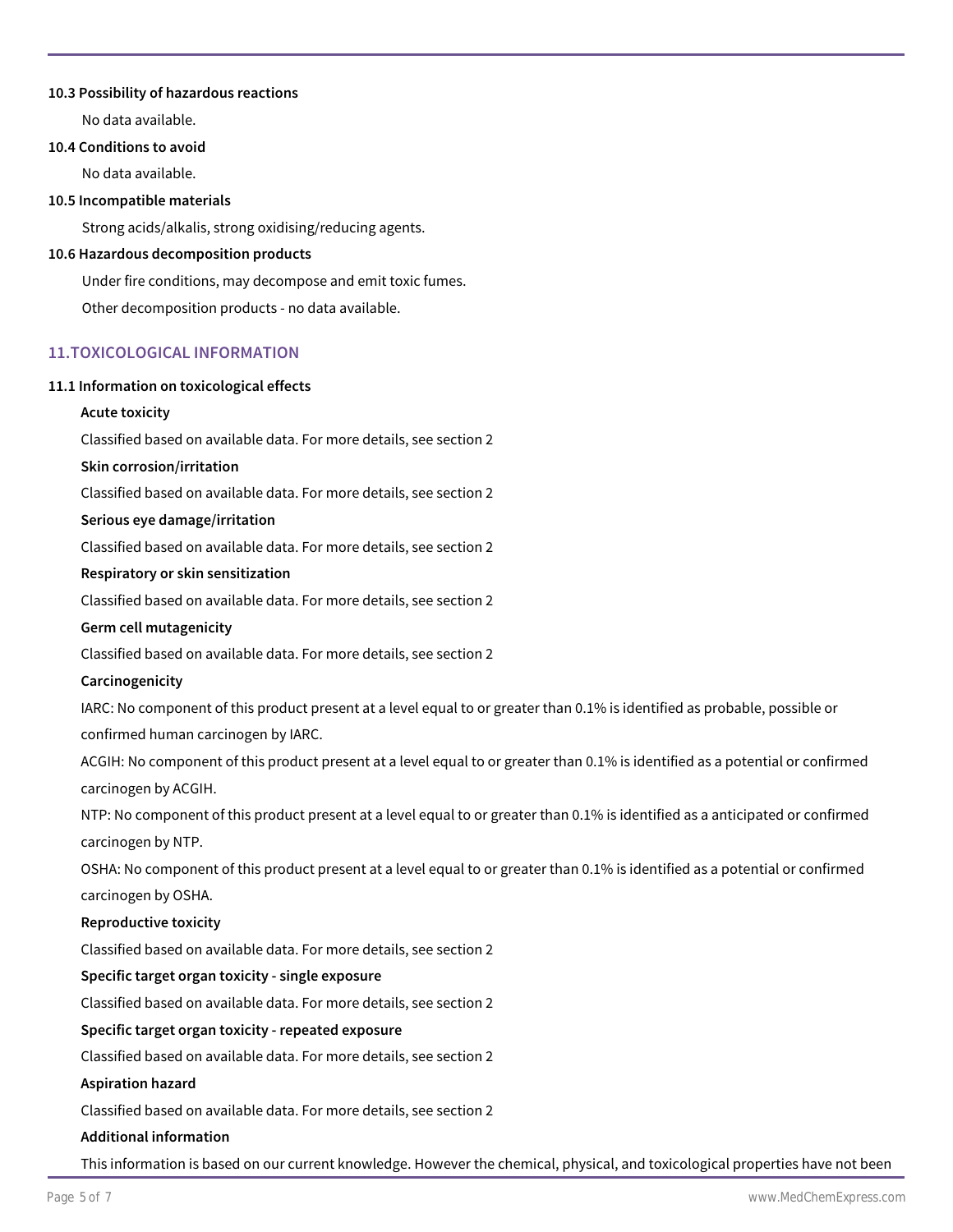completely investigated.

# **12. ECOLOGICAL INFORMATION**

#### **12.1 Toxicity**

No data available.

**12.2 Persistence and degradability**

No data available.

## **12.3 Bioaccumlative potential**

No data available.

## **12.4 Mobility in soil**

No data available.

## **12.5 Results of PBT and vPvB assessment**

PBT/vPvB assessment unavailable as chemical safety assessment not required or not conducted.

#### **12.6 Other adverse effects**

No data available.

# **13. DISPOSAL CONSIDERATIONS**

#### **13.1 Waste treatment methods**

### **Product**

Dispose substance in accordance with prevailing country, federal, state and local regulations.

## **Contaminated packaging**

Conduct recycling or disposal in accordance with prevailing country, federal, state and local regulations.

## **14. TRANSPORT INFORMATION**

# **DOT (US)**

Proper shipping name: Not dangerous goods

UN number: -

Class: -

Packing group: -

# **IMDG**

Proper shipping name: Not dangerous goods UN number: - Class: - Packing group: -

# **IATA**

Proper shipping name: Not dangerous goods UN number: - Class: - Packing group: -